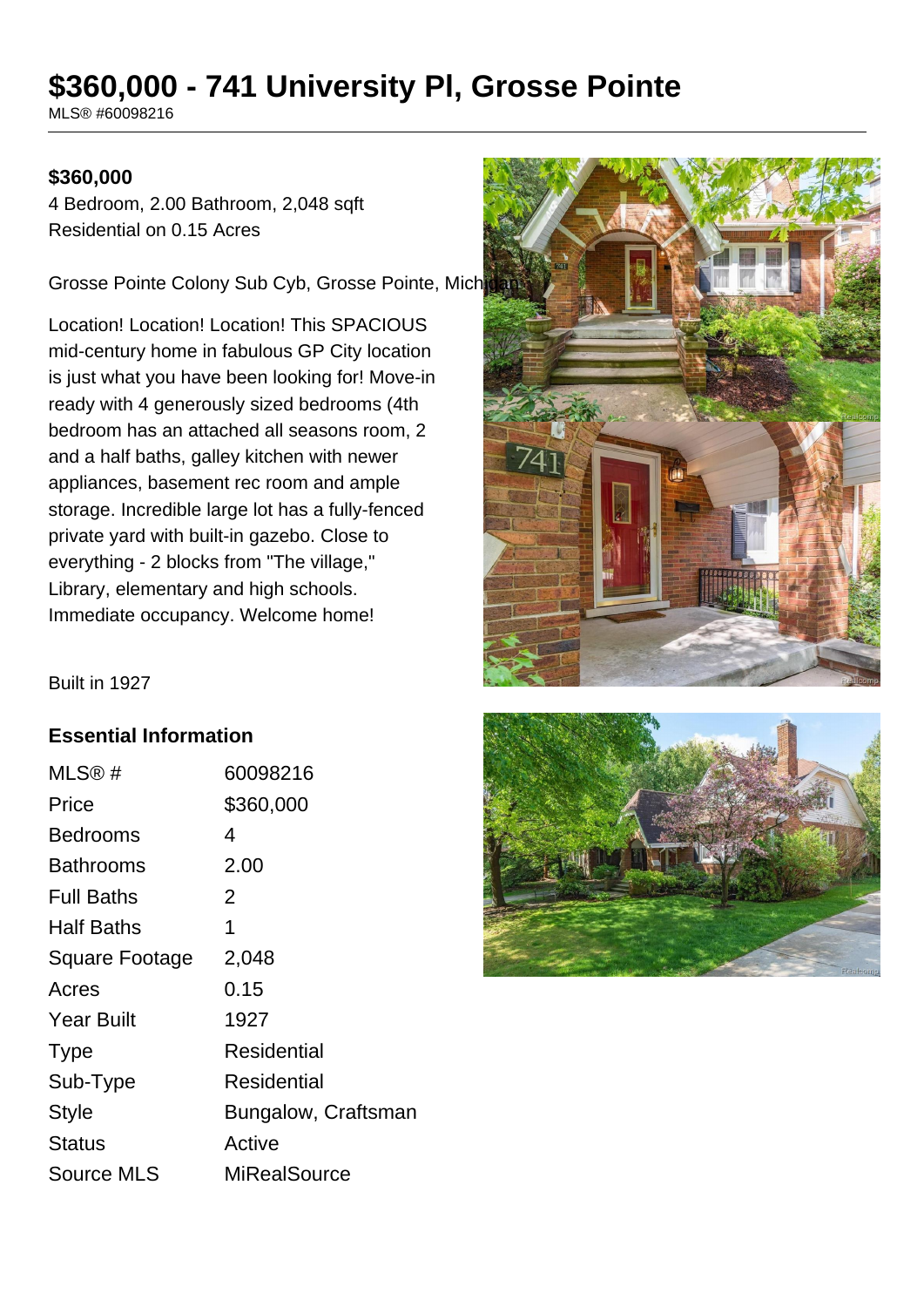## Originating MLS RealComp

## **Community Information**

| Address      | 741 University PI            |
|--------------|------------------------------|
| Area         | <b>Grosse Pointe</b>         |
| Subdivision  | Grosse Pointe Colony Sub Cyb |
| City         | <b>Grosse Pointe</b>         |
| County       | Wayne                        |
| <b>State</b> | Michigan                     |
| Zip Code     | 48230 1262                   |

#### **Amenities**

| # of Garages |                                  |
|--------------|----------------------------------|
| Garages      | GarDoorOpner, Detached, Electric |

#### **Interior**

| Heating                | <b>Forced Air</b> |
|------------------------|-------------------|
| Cooling                | Central A/C       |
| Fireplace              | Yes               |
| <b>Fireplaces</b>      | Living Room, Gas  |
| <b>Structure Style</b> | 2 Story           |

## **Exterior**

|            | Exterior Features Fenced Yard, Porch |
|------------|--------------------------------------|
| Foundation | <b>Basement</b>                      |

#### **School Information**

| <b>District</b> | <b>Grosse Pointe Public Schools</b> |
|-----------------|-------------------------------------|
|                 |                                     |

#### **Listing Details**

Listing Office **Benoit Real Estate Company LLC** 



Provided through IDX via MiRealSource. Courtesy of MiRealSource Shareholder. Copyright MiRealSource.

The information published and disseminated by MiRealSource is communicated verbatim, without change by MiRealSource, as filed with MiRealSource by its members. The accuracy of all information, regardless of source, is not guaranteed or warranted. All information should be independently verified.

Copyright 2022 MiRealSource. All rights reserved. The information provided hereby constitutes proprietary information of MiRealSource, Inc. and its shareholders, affiliates and licensees and may not be reproduced or transmitted in any form or by any means, electronic or mechanical, including photocopy, recording, scanning or any information storage and retrieval system, without written permission from MiRealSource, Inc.